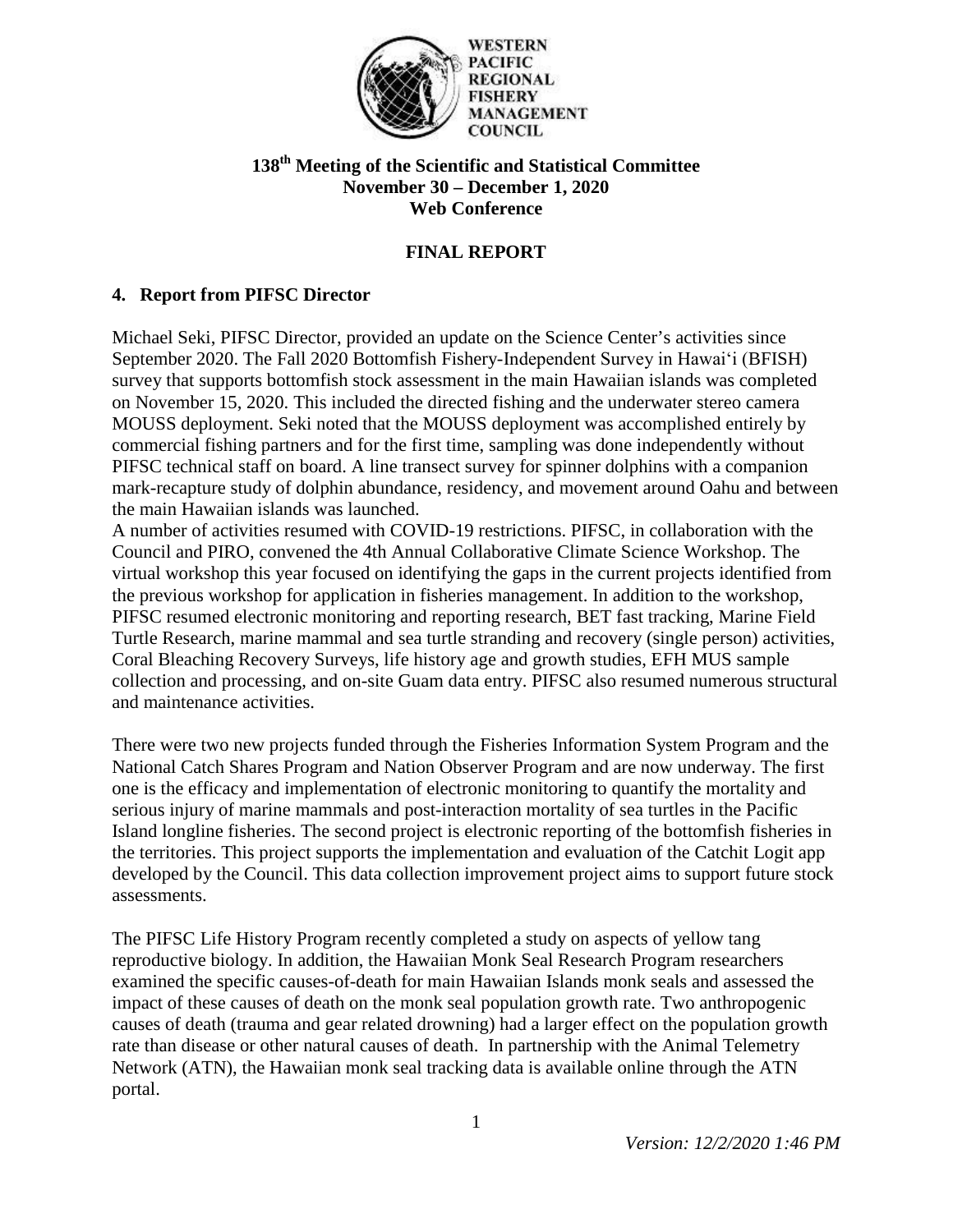The SSC thanked Seki for his presentation.

#### **5. Pelagic Fisheries A. Southern Exclusion Zone and Deep-set Longline Catch Rates**

Dan Ovando, University of Washington, presented on a project that investigated indirect impacts of fishery performance for the deep-set longline fishery after effort was precluded from the Southern Exclusion Zone (SEZ). The report assessed changes in various fishery performance metrics over time, including catch per trip, catch per kilometer (km) traveled, and mean length of catch (for bigeye and yellowfin tunas). The analyses considered competition and interactions with non-USA flagged fishing vessels for the Hawaii deep-set longline fleet due to effort redistribution into the high seas, which may have negative impacts on vessel fishery performance. Compared to fishing vessels that historically never used the waters encompassed by the SEZ, the report finds no evident changes in these measures for the average deep-set longline fishing vessel with any known history of SEZ use.

An SSC member inquired into alternative counterfactual analyses to improve consideration of individual effects (e.g. vessel characteristics, fisher experience). Ovando acknowledged this was feasible, but would require additional data and analyses.

An SSC member indicated that a reasonable next step would be to communicate these results with SEZ-active vessels to ensure the analysis is not missing something obvious.

Ovando and an SSC member noted that the analyses is a summary of impacts pooling all vessels together and does not account for or reflect any loss in fishery performance of individual vessels.

The SSC thanked Ovando for an informative presentation.

### **B. Oceanic Whitetip Shark Issues**

**1. Updated Post-release Mortality of Oceanic Whitetip Sharks**

Melanie Hutchinson, PIFSC, presented on updates to prior work quantifying post-release mortality of oceanic whitetip sharks using pop-off satellite archival tags. This work was partnered with University of Florida scientists who estimated mortality through time using hazard models. Results suggest that survival rates are reduced when; sharks are injured, leader material is composed of wire, when there are handling impacts from gear removal, and when the length of trailing gear is greater than 1 meter. Leader material and handling had the greatest impact on survival probabilities. Hutchinson provided estimates of post-release mortality (and other mortality additively) from 30 days post-release to 300 days.

An SSC member asked about failure rates of the tags and instances of failure to transmit, mechanical failure, and attachment failure were noted (in total approximately 10% of deployed tags failed). Of the 5 recaptures, 3 were oceanic whitetip and 2 were identified as silky sharks.

An SSC member raised methodological questions related to data censoring techniques and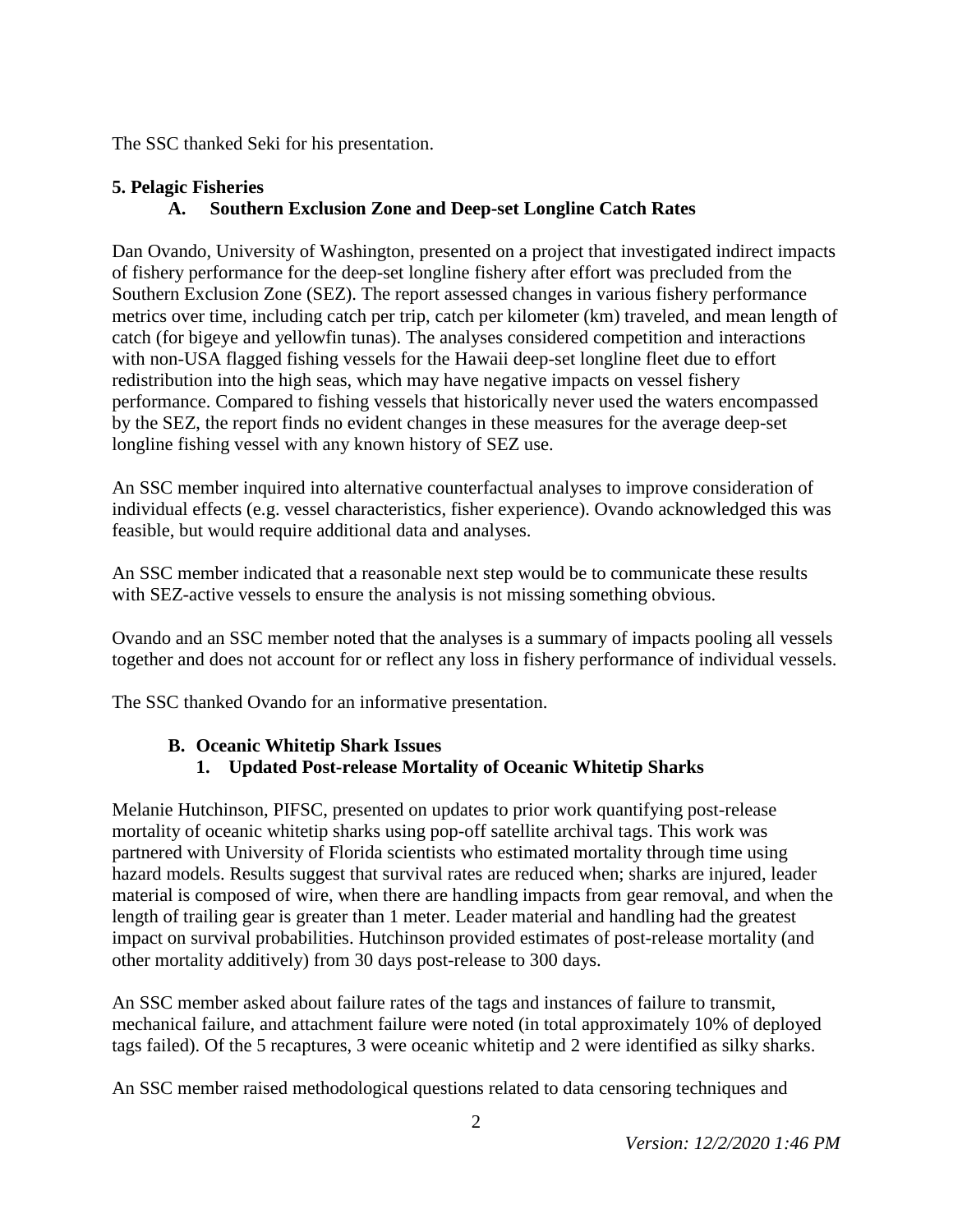modeling framework assumptions. Hutchinson indicated that a technical report could be shared with the SSC when available.

An SSC member inquired about whether this study informed the Hawaii Longline Association (HLA) proposal to transition from wire to monofilament nylon leader. Hutchinson indicated that she has shared initial research results with industry.

The SSC thanked Hutchinson for an informative presentation.

# **2. Analyses of Fisher Effects on Oceanic Whitetip Catch Rates**

Council staff provided an update on oceanic whitetip CPUE analyses. Previous analyses of catch information from the Pacific Islands Observer Program database identified drivers impacting CPUE of oceanic white tip sharks. Factors influencing CPUE were estimated by operational and spatial stratifications of catch and effort that shift through time due to fishery effects and spatial closures. These results indicate vessel-specific impacts were insignificant compared to spatial impacts.

An SSC member raised methodological questions related to the estimated marginal means approach presented in the presentation, specific to the establishment of weights to generate estimated impacts. Council staff will work with that SSC member to explore alternative weighting options.

# **3. Oceanic Whitetip Shark Working Group Report**

Keith Bigelow, PIFSC, presented on the formation of an oceanic whitetip working group which was formed to prioritize analyses and develop a roadmap for analyses needed for anticipated management actions to satisfy ESA requirements and those under the MSA Sec 304(i). These priorities so far include Monte Carlo analyses of longline mitigation measures, EBFM project, analyses identifying fisher effects on oceanic whitetips, and post-release mortality reduction. The working group noted the need to address international impacts on the stock, such as increased observer coverage, mechanisms to reduce trailing gears, and impacts on the stock as gleaned from stock projections.

An SSC member provided an update on ongoing at-sea testing for a line cutting device supported with NMFS Bycatch Reduction Engineering Program funds. Initial field tests have been successful at reducing trailing gear on longline hooked pelagic sharks under a wire leader configuration.

The SSC thanked Bigelow for an informative presentation.

# **C. Reasonable and Prudent Measures and/or Reasonable and Prudent Alternatives for the Hawaii and American Samoa Longline Fisheries (Action Item)**

Council staff reported that no new information has been provided from PRD on the ongoing DSLL and ASLL consultations, and that staff have been continuing discussions with SFD and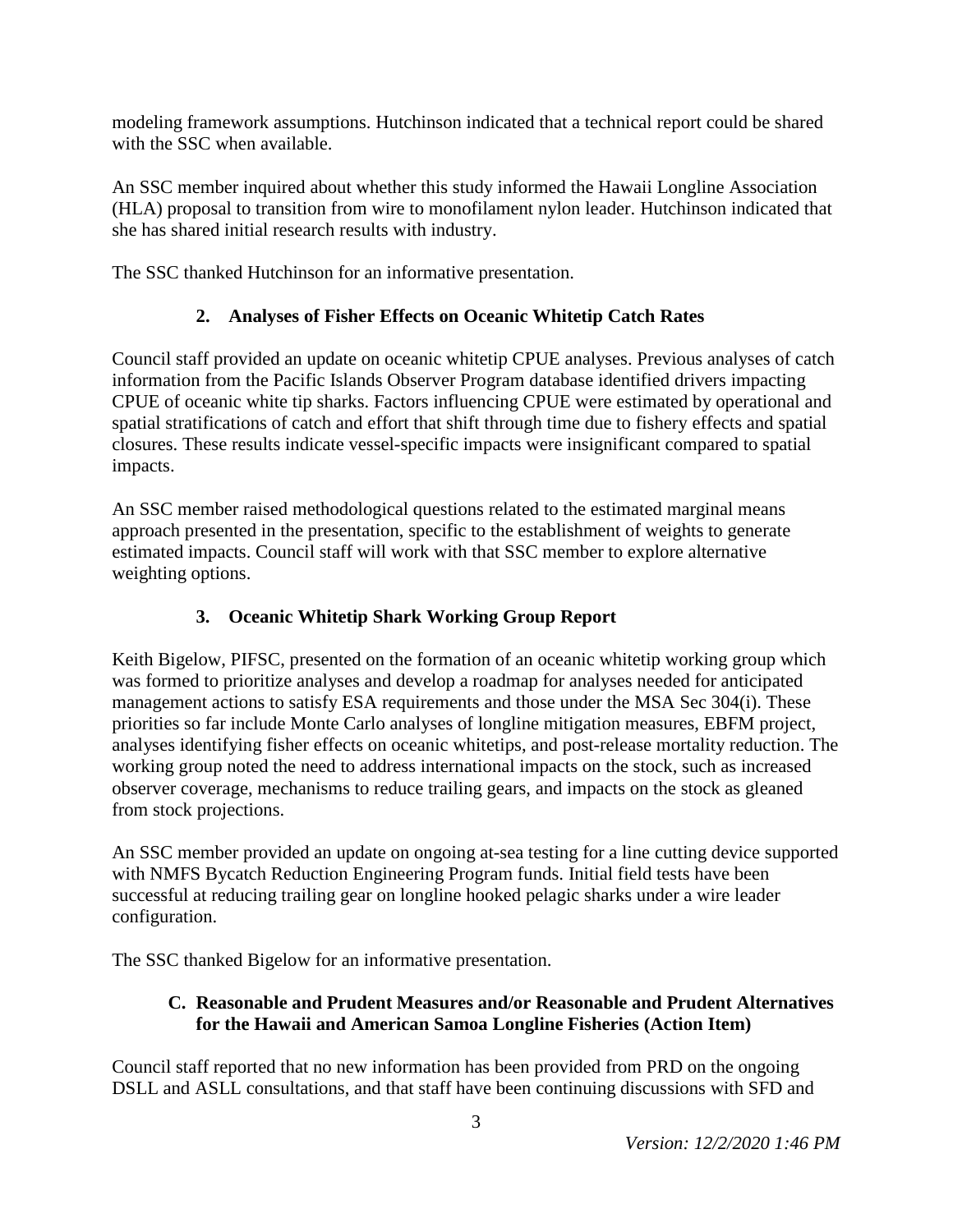the Hawaii Longline Association (HLA) regarding potential measures. The Council has received a proposal from the HLA on an industry-led initiative to reduce impacts to various protected species.

Eric Kingma, HLA, presented the industry proposal comprising of gear measures, handling procedure improvements, crew training, development of a fleet communication framework, and research. The fleet has reached an agreement to change over terminal gear material from wire trace to monofilament by mid-2021 to improve post-hooking survivorship of oceanic whitetip shark, leatherback turtles, and other protected species. HLA will work with the fleet to address safety concerns associated with gear flyback.

The SSC commended the HLA for developing this proposal.

An SSC member inquired about catch rates for target species under the proposed switch to a monofilament nylon leader configuration. SSC discussion indicated that some research suggests catch rates could increase and operations that currently operate under this configuration are successful, but there is uncertainty in the outcome and HLA hopes to not see decreases in catch rates.

SSC members expressed questions about crew safety considerations and adherence to seabird regulations under this proposal. Kingma emphasized the flyback prevention device component of the proposal as crew safety is a priority and noted the need for branchline weighting design innovation to ensure safety and adherence to seabird regulations.

An SSC member inquired about the cost implications of this proposal. The industry does not expect a significant cost burden, but highlighted that there is a cost as time will be required to transition from wire leaders, and there is a potential need to change out gear more often if biteoffs increase.

**The SSC recognized that the proposal outlines proactive steps that should have significant positive impacts on survival probabilities for protected species and demonstrates industry leadership to minimize impacts from protected species interactions. As an industry-driven proposal the likelihood of success is high. The SSC was overwhelmingly supportive of the HLA proposal.** 

**The SSC recommends that Council consider measures in the HLA proposal for further development under the Pelagic FEP for Council action at a future meeting.**

### **D. Regional Bigeye Tuna Research Plan**

Johanna Wren, PIFSC, presented on updates to the Regional Bigeye Tuna Research Plan. PIFSC and Council staff have developed some priorities in the near and long-term future for incorporating science in management needs – such as, improved age and growth, and utilizing forecasting tools for pelagic management unit species in the longline and small boat fisheries.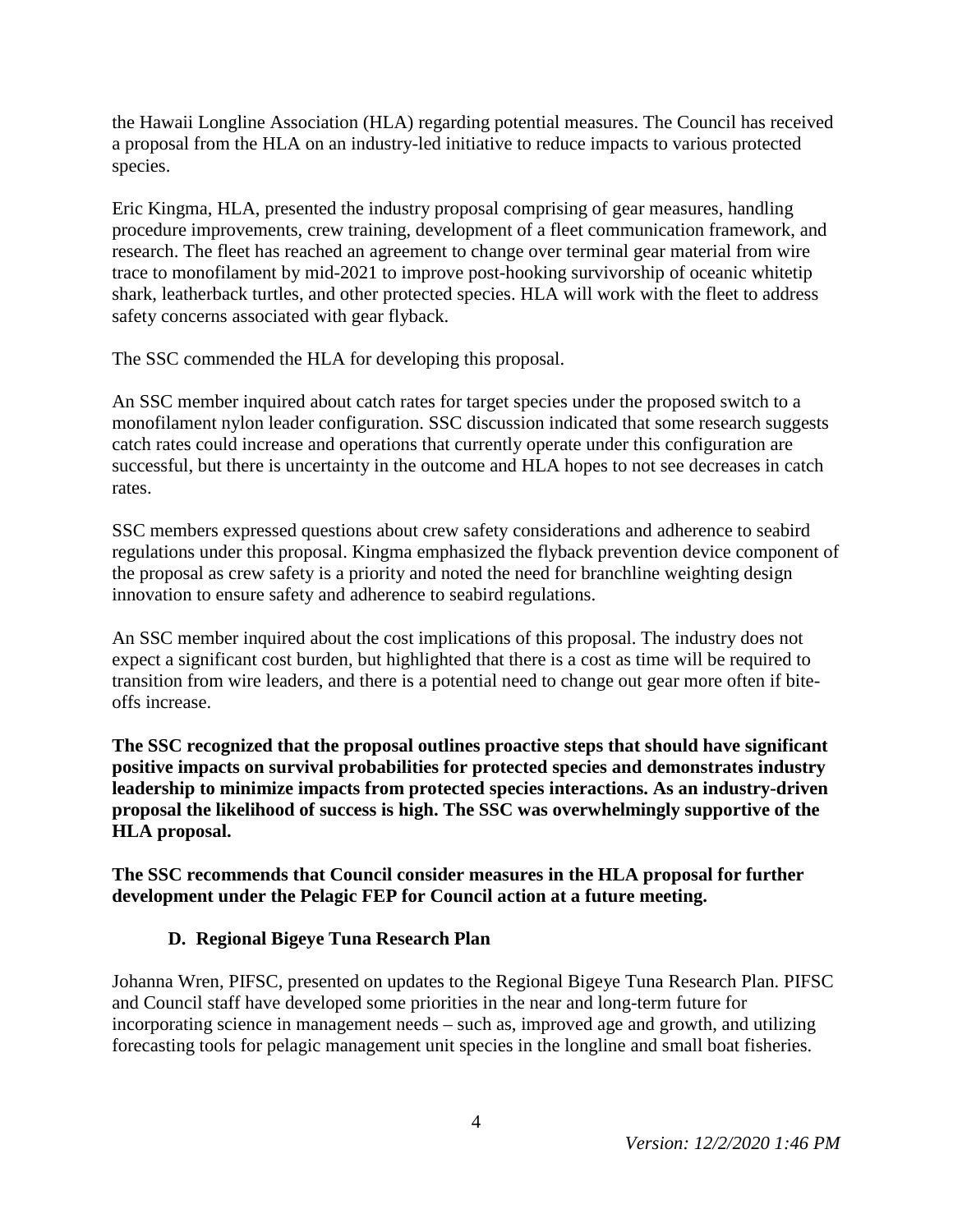An SSC member inquired about the scope of bigeye tuna sampling efforts outside of Hawaii to inform a study on global bigeye tuna stock structure. It was noted that the majority of effort will be in tropical areas and that local efforts are focusing on areas with less sample coverage, such as the bigeye tuna grounds northeast of Hawaii.

An SSC member applauded the ecosystem approach and advised the group that SPC conducts annual tagging missions and recently completed an effort south of Hawaii. It would be a good time to put the Hawaii longline fishery on alert for tags and encourage recovery.

The SSC thanked Wren for an informative presentation.

### **E. International Fisheries**

# **1. Potential Catch Limits for North Pacific Striped Marlin (Action Item)**

Council staff presented possible options for future US catch/effort limits for North Pacific striped marlin to satisfy requirements under MSA Section 304(i). The presentation included stock projections using phased catch limits that satisfy WCPFC rebuilding targets, end overfishing, and provide context for domestic catch limits. The presentation provided options for US catch limits corresponding to 21.8% of a projected total allowable catch (US catches were 21.8% of total catch in the last five years in the stock assessment), catch limits from past Council action (457 mt), or take no action on catch limits. Pros and cons were discussed for possible catch limits and their rationale.

SSC members lended provisional support for Option 1 as it addresses overfishing internationally and domestically, is compatible with a proposed WCPFC rebuilding plan, is based on BSIA from the most recent stock assessment, and provides a phased and flexible strategy. However, an SSC member noted that assuming the 'short-term' recruitment scenario may lead to misspecification of rebuilding targets relative to unfished biomass. SSC members noted that catch limits until the next stock assessment would be more appropriate, given the stock's population dynamics will be re-evaluated.

Council staff addressed recruitment assumption questions. The SSC member indicated that such a situation renders a need to rebuild stocks relative to fishing mortality (such as  $F_{\text{MSY}}$ ), per NRC guidelines. Phase 1 of the phased catch limits indicate a probability of overfishing relative to F<sub>MSY</sub> to be just under 50% from 2021-2024.

**The SSC recommends Council staff develop a preferred option for WCNPO striped marlin catch limits for US vessels consistent with the proportion of US catches from 2013-2017 catch biomass implemented in the 2019 stock assessment, consistent with BSIA, and 21.8% of a phased total catch biomass that could demonstrably rebuild the WCNPO striped marlin stock under a future WCPFC rebuilding plan.**

**The SSC recommends Council staff develop a catch limit through 2024 (Phase 1) whereas**  the probability of overfishing relative to  $F_{MSY}$  is below 50%. The SSC recognizes a new **stock assessment in 2024 can evaluate total catch levels needed to rebuild the stock and recruitment assumptions for stock projections through 2034.**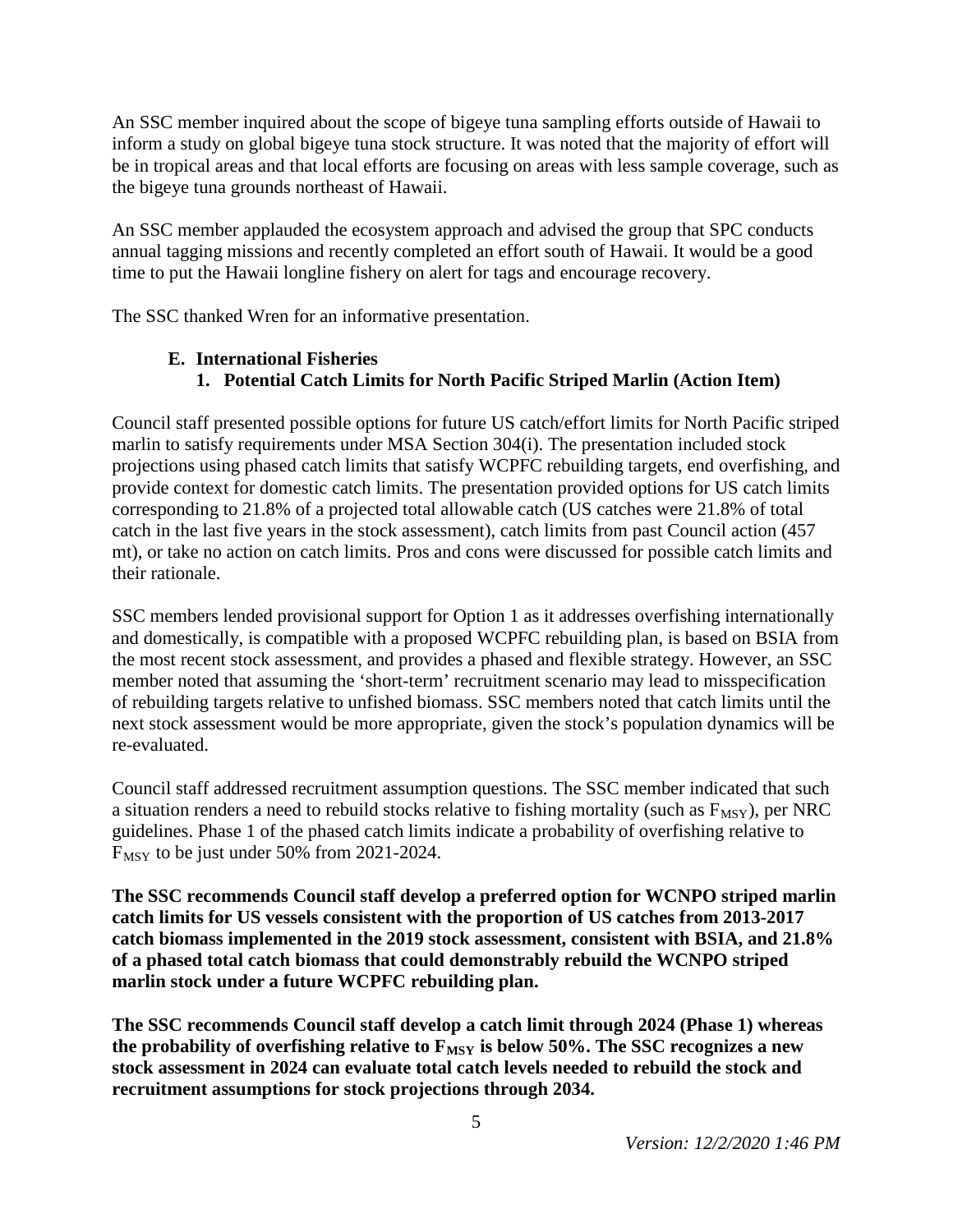### **2. Proposed Tropical Tuna Measure for Western Central Pacific Fisheries Commission (WCPFC)**

Council staff presented on proposed revisions to WCPFC measure that was developed to address allocation scheme for WCPO tropical tunas as the current conservation and management measure (CMM-2018-01) expires in 2020. These revisions were developed assuming increases in total allowable longline catch with some specified purse seine effort.

# **F. Public Comment**

Dave Gershman, The Ocean Foundation, recognized HLA leadership for their *Conversion of Hawaii-Based Deep-Set Longline Fishery to Monofilament Leaders* proposal. Scientific research has demonstrated that the measures detailed in the proposal will significantly reduce deaths of oceanic whitetip sharks and could afford co-benefits for striped marlin. He urged the SSC to support this initiative, continue to support the Oceanic Whitetip Shark Working Group and pursue research to promote species recovery.

Molly Lutcavage expressed excitement to hear PIFSC focus on ecosystem studies for bigeye tuna. She noted it could fill a big gap left by the Pelagic Fisheries Research Program when it ended. She expressed interest in island-oriented work, including spawning and larval studies to better understand yellowfin and bigeye utilization of islands, and encouraged cooperative research opportunities. She highlighted the need to better understand tagging performance and evaluation of tagging technology, analyses, and results.

### **6. Island Fisheries**

# **A. Territorial Bottomfish Fishery**

# **1. Update on the American Samoa Interim Measure**

Brett Schumacher, PIRO-SFD staff, provided an update on the status of the Interim Catch Limit (ICL) action NMFS developed at the request of the Council at its  $180<sup>th</sup>$  meeting in October 2019. The purpose of the interim measure is to alleviate the economic impact of the sudden drop in the catch limit due to the change in stock status but still allow the biomass to increase. The proposed rule and draft Environmental Assessment was published in the federal register on September 11, 2020. The rule includes an ICL of 13,000 lb and an in-season accountability measure (AM). PIRO-SFD addressed the comments received with no substantial change from the proposed rule. The final rule with an ICL of 13,000 lb and in-season AM was published in November 16, 2020 effective for 180 days through May 17, 2021. Catch accounting will reset with the calendar year. As of June 2020, the estimated catch was about half of the ICL. The final rule included a potential extension for another 186 days through a separate rulemaking action. This could extend the ICL to November of 2021 as the Council is developing the ACLs for 2021-22 and the BMUS rebuilding plan.

The SSC thanked Schumacher for an informative presentation.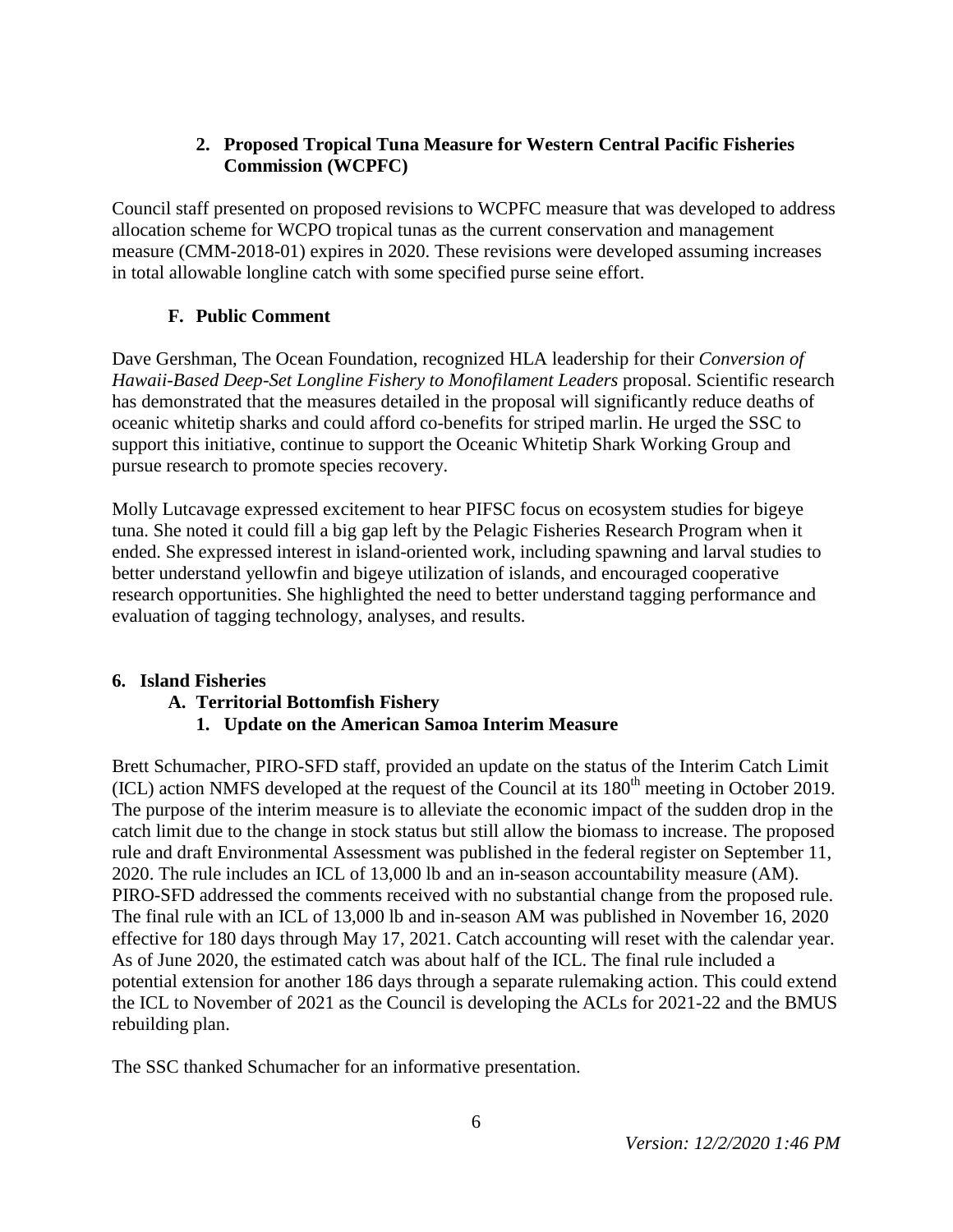#### **2. Options for the American Samoa Bottomfish Acceptable Biological Catch for Fishing Year 2021-2022 (Action Item)**

Council staff presented the options for setting the Acceptable Biological Catch (ABC) for the American Samoa bottomfish fishery in Fishing Year 2021 and 2022. The P\* analysis conducted on April 16, 2020 resulted in a maximum risk level of 30 percent accounting for the scientific uncertainty. This corresponds to a catch level of 2,000 pounds. Since the bottomfish fishery is subject to overfishing<sup>[1](#page-6-0)</sup>, the MSA requires the Council to end overfishing immediately. In developing the options, the Council must consider the impacts to the fishing community as well as the conservation and management of the stock. The SSC deliberated on the following options:

1. Do not set an ABC; 2. Utilize a phase in approach to reduce the impacts of a sudden drop in ABC. The ABC will be 5,000 pounds for FY 2021 and 2,000 pounds for FY 2022; 3. Set the ABC immediately to 2,000 pounds for FY 2021 and 2022 4. Implement a temporary prohibition on fishing for BMUS in federal waters around American Samoa;

An in-season accountability measure will be implemented to track the catch relative to the ACL. The federal waters will be closed to bottomfishing when the ACL is projected to be reached.

There is moderate conservation benefit from these options because only 15 percent of the fishery, using BMUS EFH as a proxy, occurs in federal waters. The federal waters can potentially close for 9-11 months under Option 2 and 3, and 12 months for option 4. The maximum action the SSC can consider is option 4 that would yield the greatest conservation benefit. Given that on average only 9 percent of the total BMUS is sold, the commercial economic impact will be small with an estimated annual revenue loss of \$143 to \$154 per participant. The economic and cultural impact to the non-commercial sector of the fishery is unknown.

SSC members discussed the practicality of enforcing fishing regulations between territorial and federal waters and the management implications for taking no action (i.e., Option 1). SSC members asked if there are data available to determine the catch in federal and territorial waters. Council staff looked into the expanded catch found in the area codes pertaining to the offshore banks and Taputapu (area codes 13-17 and 23) and the estimated ratio is 24 to 76.

**The SSC recommends Option 2 (i.e., a phased-in ABC of 5,000 lb in FY 2021 and 2000 lb in FY 2022). This option provides a gradual reduction in the ABC over a two year period and allows limited access to the offshore banks for the culturally important deep water snappers.**

<span id="page-6-0"></span><sup>&</sup>lt;sup>1</sup> Langseth B, Syslo J, Yau A, Carvalho F. 2019. Stock assessments of the bottomfish management unit species of Guam, the Commonwealth of the Northern Mariana Islands, and American Samoa, 2019. NOAA Tech Memo. NMFS-PIFSC-86, 177 p. (+ supplement, 165 p.). doi:10.25923/bz8b-ng72.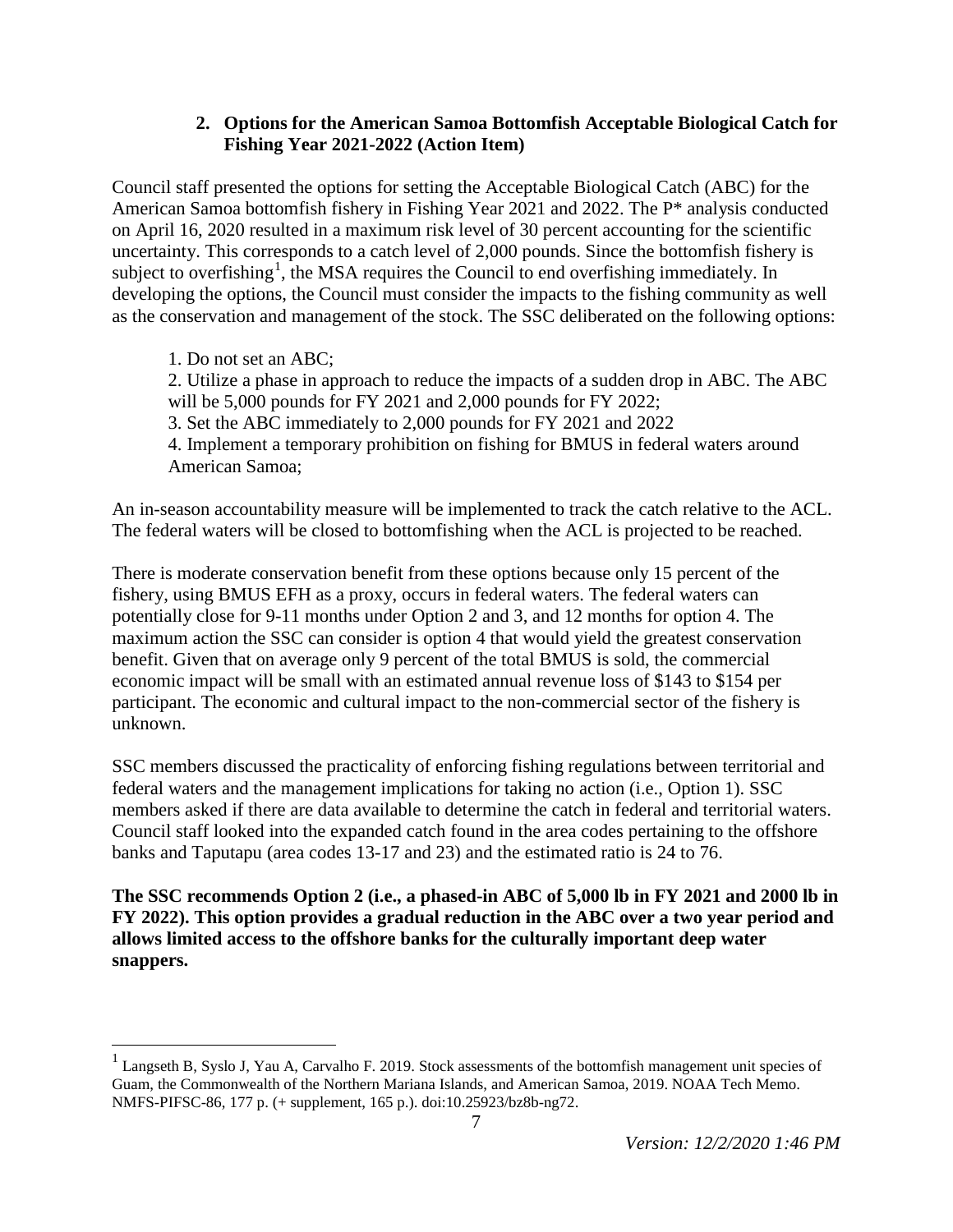#### **3. Options for American Samoa Bottomfish Rebuilding Plan (Action Item)**

Council staff presented the options for the American Samoa rebuilding plan. On February 6, 2020, NMFS notified the Council on the change in stock status for the bottomfish management unit species to overfished and subject to overfishing. MSA §304(e)(3)(A) requires the Council within 2 years after notification on the change in stock status to prepare and implement a plan amendment to end overfishing immediately and to rebuild affected stocks. The rebuilding plan should consider the rebuilding timeline the shortest time possible taking into account the biology of the species and the needs of fishing communities. The rebuilding period shall not exceed 10 years unless dictated by environmental conditions and biology of the species.

The options develop considers the action of ending overfishing through the setting of the ABC. In order for the stock to rebuild in 10 years, the ACL shall be lower than the outcome of the  $P^*$ analysis. The ACL should be reduced from 2,000 to 1,500 pounds to rebuild the biomass to 292,670 pounds above the BMSY level of 272,800 pounds. The SSC deliberated the following options:

1. Do not implement a rebuilding plan;

2. Implement an Annual Catch Limit of 1,500 lb and an In-Season Accountability Measure over the next 10 years;

3. Establish a Temporary Moratorium on Bottomfish Fishing in Federal Waters around American Samoa

4. Implement an ACL with an In-Season AM, Federal Permitting and Reporting Requirements, and Bag Limits

Common to all of the options is that monitoring will be tracked through the Department of Marine and Wildlife Resources creel surveys. There is no regulation in territorial waters to control the catch. When the fishery closes in federal waters, it is expected that fishing effort will continue within territorial waters. Using Essential Fish Habitat as a proxy for BMUS distribution and catch, only 15 percent of the fishery occurs in federal waters. Therefore, the reduction of catch through this federal action only constitutes a minute portion of total catch but a significant proportion of the deepwater bottomfish species found on the offshore banks.

SSC members noted that deepwater bottomfish are culturally important in American Samoa and closing federal waters would have a significant cultural impact. SSC members also inquired about the ability to adjust the ACL once the stock is rebuilt. An SSC member indicated that in other regions, once a stock is declared overfished, it remains in the rebuilding plan even if it is rebuilt. Discussion also focused on whether additional data would be available for the next benchmark assessment scheduled for 2023, especially given the limited data collection efforts under the COVID-19 pandemic.

The SSC members deliberated on the use of the Tier 5 approach in setting the ACL. This option was explored by staff in the development of the options paper and the results of the Tier 5 approach will be above the OFL from the benchmark assessment which would not prevent overfishing.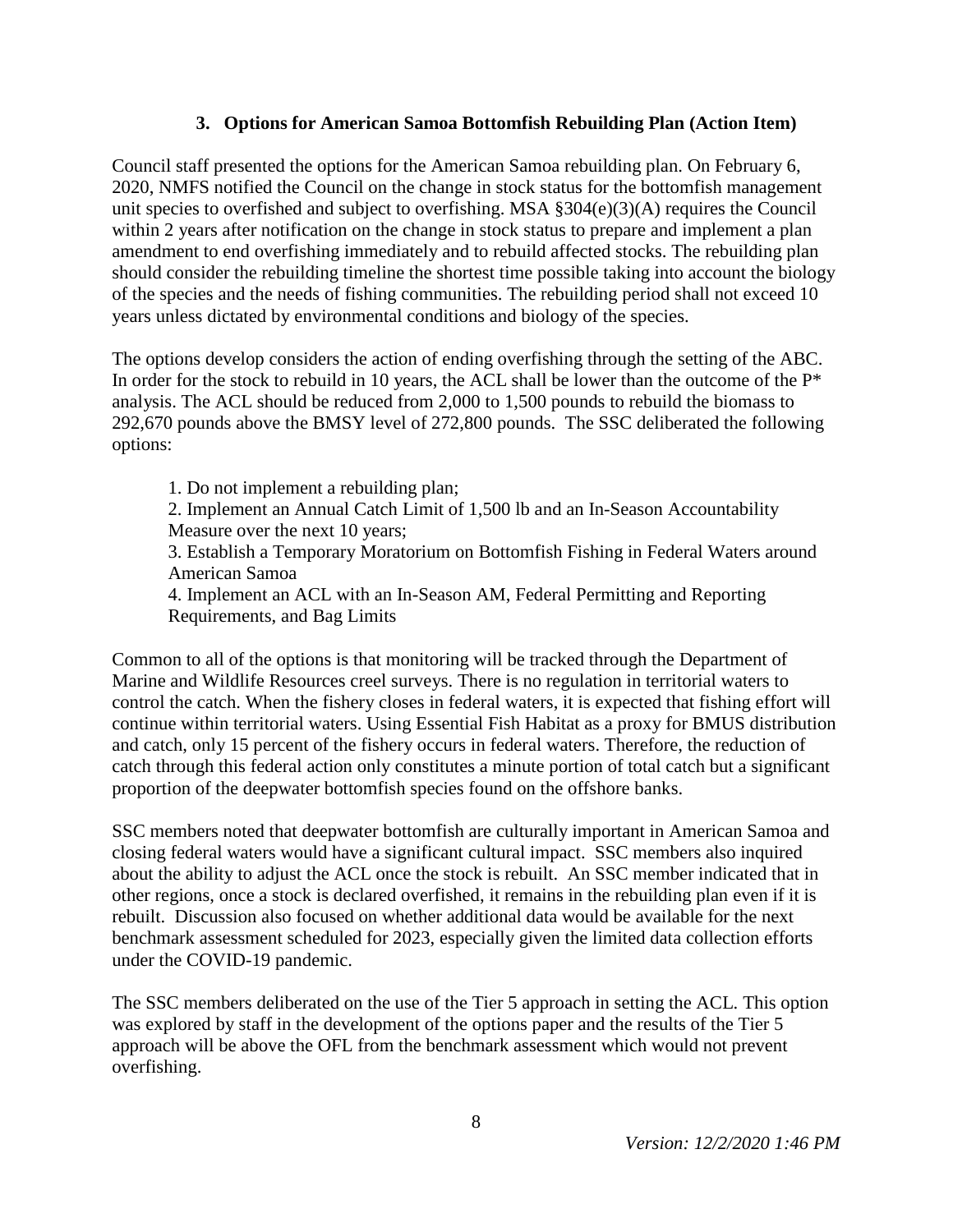The SSC expressed concern that this action will undermine the effort in collecting fisheries data through Catchit Logit. The restrictive limits will discourage fishermen from reporting because the information they submit is viewed as being used against them.

The SSC noted the minority opinion of one SSC member who preferred the no action alternative representing the view of the territorial fishery management agency. The SSC also noted that the decision on selecting the option should consider National Standard 4 on equitable allocation of resources to all stakeholders and National Standard 8 accounting the importance of fishery resources to fishing communities.

**The SSC supports Option 2 (i.e., implement an Annual Catch Limit of 1,500 lb. and an In-Season Accountability Measure over the next 10 years). This option still allows access to the culturally important offshore deepwater snappers.** 

**The SSC further reiterates its recommendation that the next benchmark assessment analyze the deep water complex separately from the shallow-water complex. The SSC recommends PIFSC to conduct a data workshop with the American Samoa bottomfish fishermen, local fishery agency, and other interested parties to discuss the data and model assumptions that will be used in the next benchmark assessment.**

## **4. Options for Guam Bottomfish Rebuilding Plan (Action Item)**

Compared to the stock status of the American Samoa bottomfish complex, Guam's status is overfished but not subject to overfishing. The Guam biomass projection, although reduced compared to the previous assessment, is much higher than the American Samoa bottomfish stock thus providing more flexibility in terms of viable options. Again the options for the Guam BMUS rebuilding plan is catch based and associated with the previous ACL specification recommended at the March 2020 meeting. The SSC deliberated on the following options:

1. Do not implement a rebuilding plan;

2. Implement an Annual Catch Limit of 27,000 lb and an In-Season Accountability Measure and rebuild in four years;

3. Implement an Annual Catch Limit of 16,299 lb and an In-Season Accountability Measure and rebuild in three years;

4. Implement an Annual Catch Limit of 31,000 lb and an In-Season Accountability Measure and rebuild in six years;

5. Establish a Temporary Moratorium on Bottomfish Fishing in Federal Waters around Guam;

6. Implement an ACL with an In-Season AM, Federal Permitting and Reporting Requirements, and Bag Limits

The options presented are tradeoffs between the annual catch levels, the duration of rebuilding, and the chances of exceeding the catch limit that would trigger extension of the rebuilding period. The catch level of 27,000 pounds was exceeded in four out of ten years while a catch level of 16,299 pounds was exceeded in seven out of ten years. Option 4 provided the least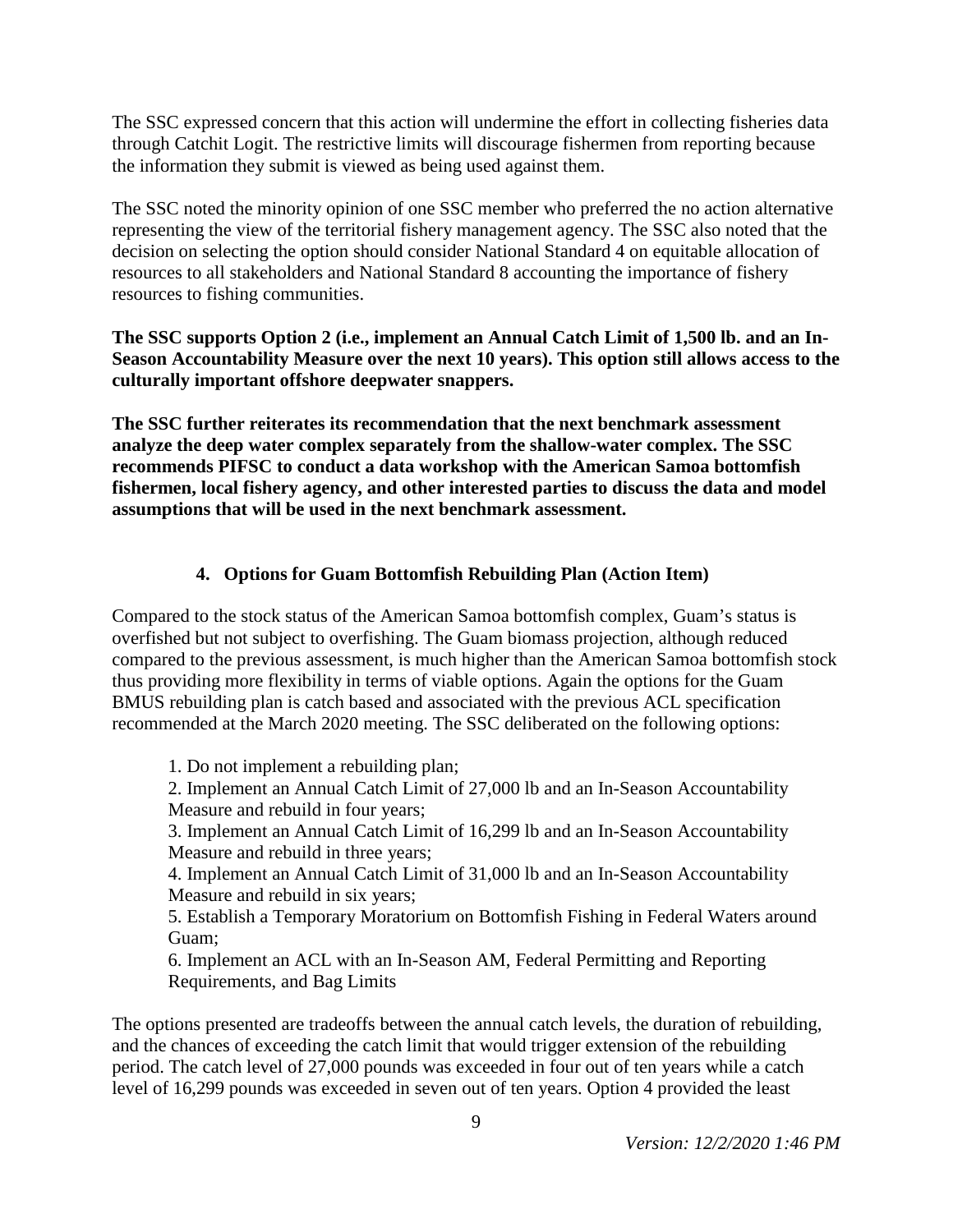number of times the catch limit was exceeded at two out ten years (2007-2017 from Langseth et al. 2019). Options 2 and 3 have greater chance of triggering an extension of the rebuilding period based on the historical catch data. Option 4 with a higher ACL has a lower chance of triggering an extension of the rebuilding period. The temporary moratorium of fishing will rebuild the stock in two years. However, the reality is the fishery will continue in territorial waters because there are no regulations that would control the catch in areas beyond federal jurisdiction. Option 5 is the most restrictive option the Council can take in ending overfishing within the shortest time possible but will not address the needs of the fishing community.

SSC members inquired about the number of participants in the Guam bottomfish fishery. Council staff mentioned that estimates of the number of fishers are wide ranging, but there is anecdotal evidence that the fishery is expanding. There was also discussion among the SSC regarding the tradeoffs of the different options, especially between Option 2 and 4, which would allow the stock to rebuild under moderate levels of take. The SSC did not support Option 5, which would establish a temporary moratorium, or Option 6, which would set individual bag limits and require federal permitting and reporting for fishers.

**The SSC supports either Option 2 (ACL of 27,000 lb, rebuild in four years) or Option 4 (ACL of 31,000 lb, rebuild in six years). Both options mitigate short term impacts to the fishery by allowing moderate levels of take while still achieving the objective of rebuilding. the stock within Tmax.**

#### **B. Plans for Hawaii Fishery Management**

Council staff provided a report of the Hawaii Fishery Management meeting held on October 27, 2020. The impetus for the meeting was the Council's review of Hawaii's small scale pelagic fisheries and the current non-commercial data gap in all fisheries in Hawaii. The Council had begun the review and public scoping in the early part of 2020 that resulted in an options paper for non-commercial data collection. The Council, at its 183rd meeting in September, discussed the options and noted the overall need for collaborative management with the State of Hawaii in order for any regulation to be successful. As a result, the Council directed staff to hold a meeting between NMFS PIRO, PIFSC, the Council and the State of Hawaii to discuss Hawaii fishery management issues. At that meeting, staff presented on data gaps and misaligned regulations and each of the agencies provided an overview of their challenges and needs. The result of the meeting was an agreement to work together to address these issues. Council staff is working on determining priorities to be addressed collaboratively with the other agencies.

#### **C. Public Comment**

The SSC heard comments from Clay Tam, Pacific Islands Fisheries Group, regarding the potential for higher bottomfish biomass than was estimated in the territorial stock assessments. Tam's opinion was based in part on his communications with members of the bottomfish community in the region, such as through social media. He also felt that the fishery was expanding and the participants were becoming highly skilled in their techniques.

Dr. T. Todd Jones provided comments in support of the PIFSC Stock Assessment and Life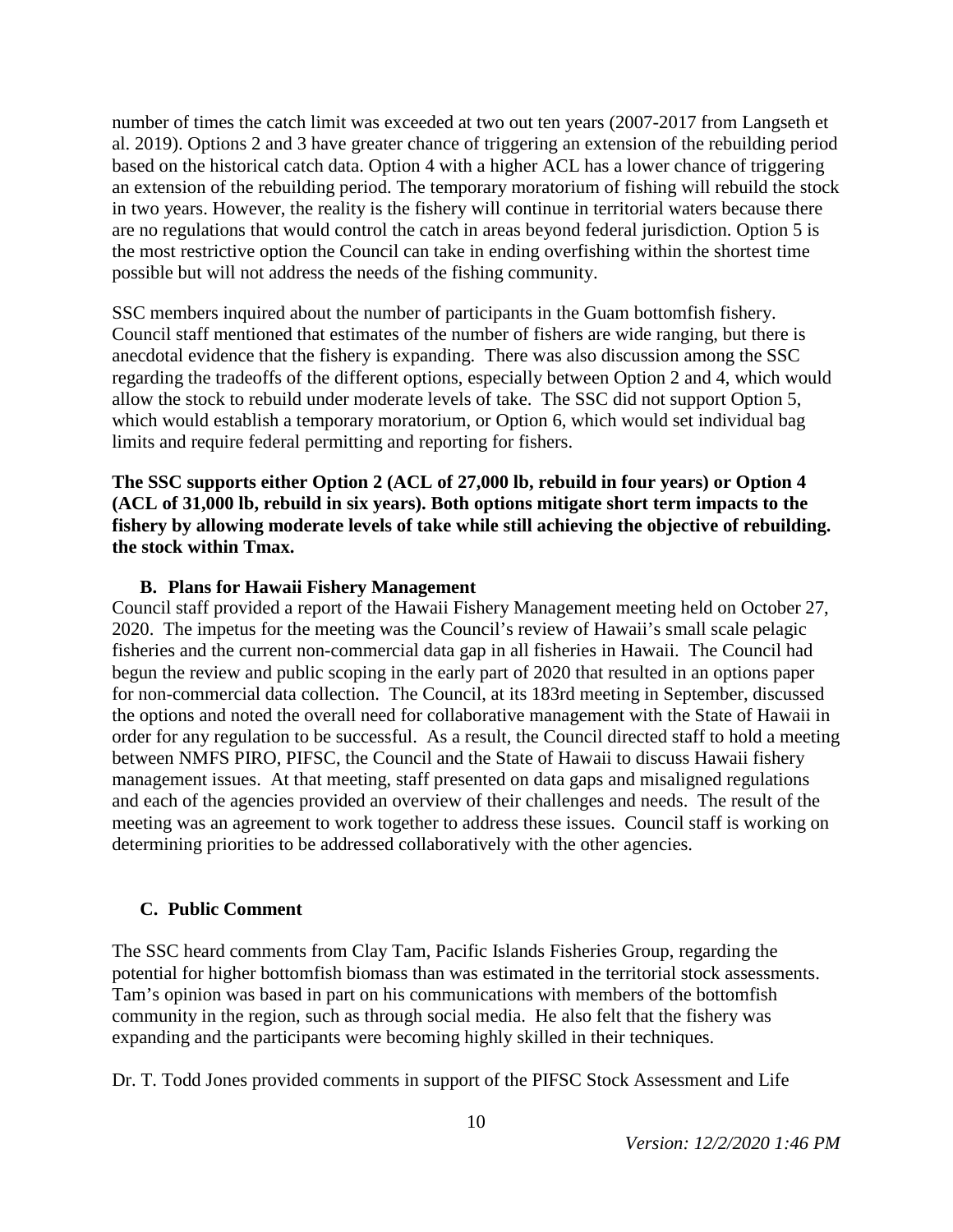History Programs and the process that was used to develop the bottomfish stock assessments for the territories. Dr. Jones discussed at length the ongoing efforts to improve the quality of future assessments (e.g., incorporating new sources of data, evaluating the feasibility of single species assessments, etc.) as well the need for the territorial agencies, FRMD, and the SSC to work as a team.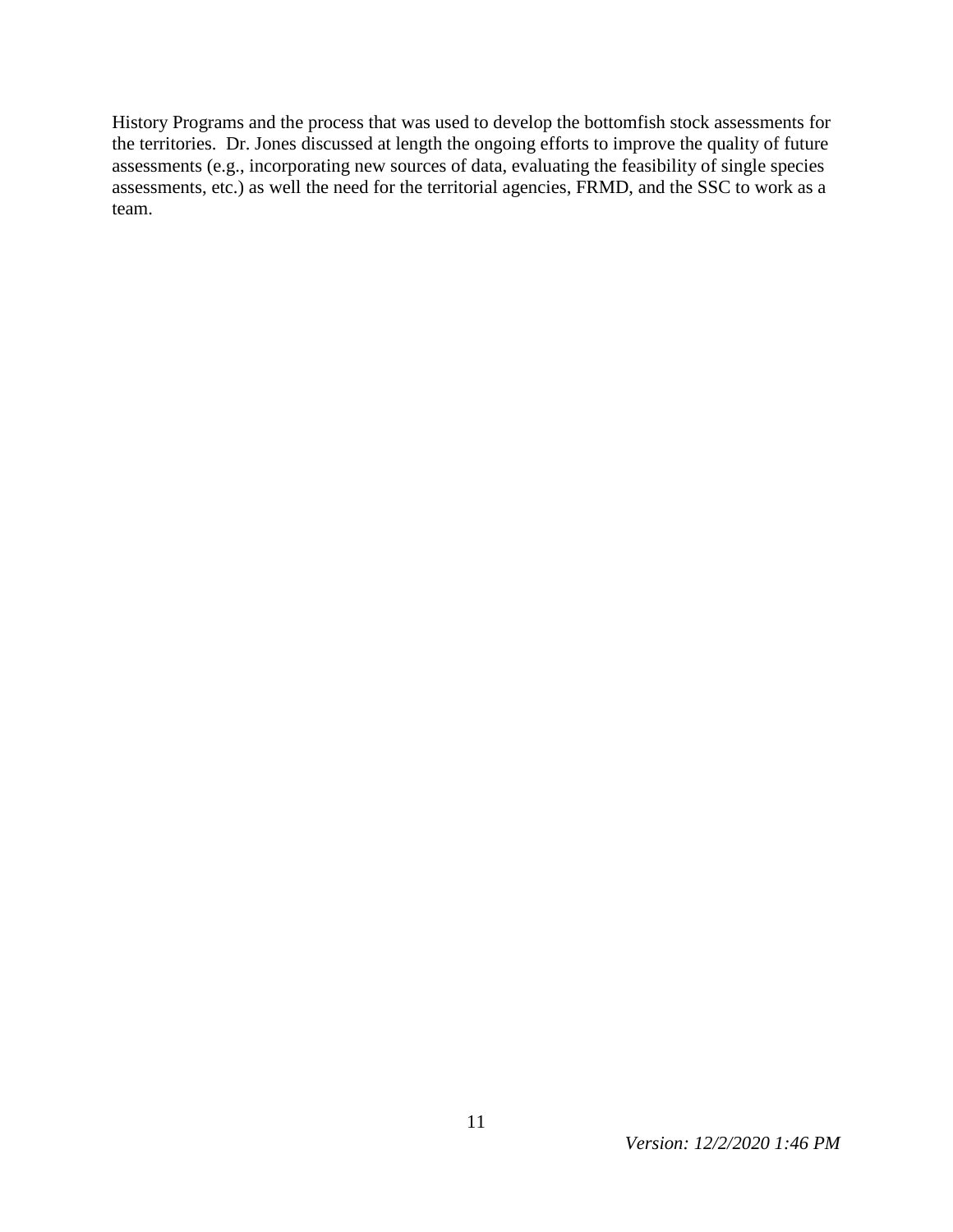### **7. Protected Species**

# **A. Seabird Mitigation Measures**

# **1. Review of Experimental Fishing Permit**

Sarah Ellgen, PIRO Sustainable Fisheries Division, provided an overview of the Experimental Fishing Permit (EFP) process and application submitted by the Hawaii Longline Association. The EFP application requests an exemption to the existing seabird mitigation measures under the Pelagic Fishery Ecosystem Plan (FEP) that requires the use of blue-dyed bait and strategic offal discharge when stern-setting north of 23N, for the purpose of conducting additional at-sea trials of tori lines without blue-dyed bait in the Hawaii deep-set longline fishery.

An SSC member inquired about the most recent Biological Opinion and if there is a need to reinitiate. Ellgen responded that there is unlikely a need to reinitiate consultation with regard to ESA concerns. An SSC member inquired about the statistical power of experimental protocol, and was told that ~200 sets will give adequate sample size based on a power analysis.

### **The SSC supports the EFP application and the proposed exemption to the existing mitigation measures so that the potential effects of blue-dyed bait and strategic offal discharge can be independently assessed.**

The SSC thanked Ellgen for an informative presentation.

## **2. Options for Including Tori Lines in the Hawaii Longline Fishery Seabird Mitigation Measures**

Council staff presented on the options paper to consider inclusion of tori lines in the seabird mitigation measures under the Pelagic FEP. The Council at its 183<sup>rd</sup> meeting recommended concurrent development of the management action and additional at-sea trials. The management options include addition of tori lines as a third suite of measures, replacement of blue-dyed bait with tori lines, and considerations for broadening the scope of action to include the shallow-set fishery, modification of strategic offal discharge requirement, conversion of requirements to mirror RFMO measures, and addressing cross-taxa impacts associated with weighted branchlines.

An SSC member inquired about bird acclimatization to tori lines but there is no scientific evidence for such an effect. An SSC member reiterated that ACAP guidance indicates that bluedyed bait is not an effective bycatch mitigation measure and therefore there is scientific evidence to remove blue-dyed bait from the HILL suite of measures. An SSC member inquired about the increasing trend in albatross interactions in both sectors of HILL, which appears to be partially linked to spatial patterns of fishing effort. The SSC notes that population-level impacts are very different depending on when the interaction occurs, for example an interaction on haulback results in high survival probability, and therefore the suite of management measures should take this type of scientific information into account.

### **The SSC recommends the Council reconsider the inclusion of blue-dyed bait as an approved seabird bycatch mitigation measure in the shallow-set longline fishery.**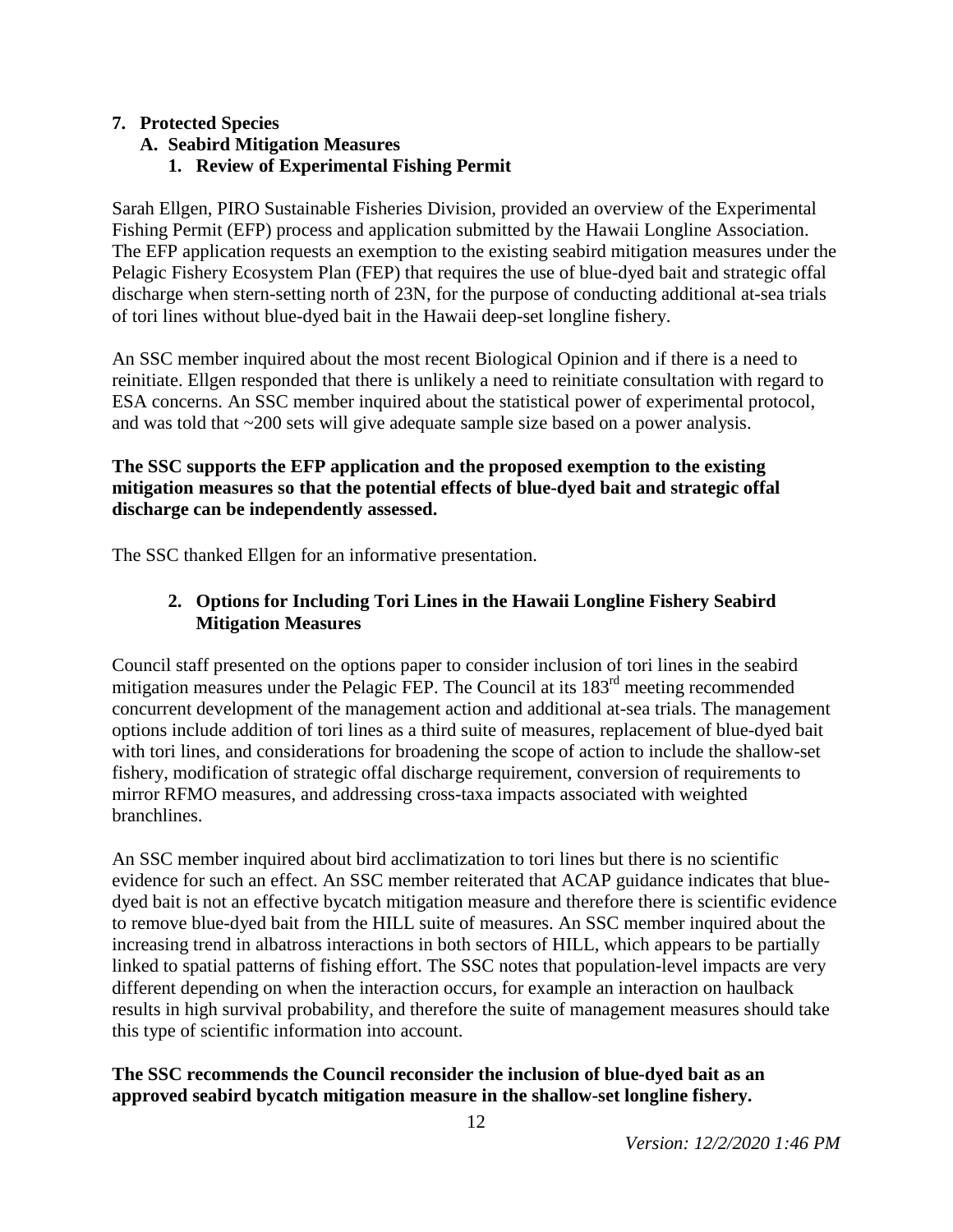The SSC thanked Council staff for an informative presentation.

# **B. Stories of Conservation Success: Results of Interviews with Hawaii Longline Fishers**

Adam Ayers, PIFSC, presented the results of interviews conducted with Hawaii longline fishery participants to better understand protected species interactions from the fishermen's perspective and learn how solutions devised by industry can potentially further reduce bycatch. A total of 38 unstructured interviews were conducted with captains, owner-operators, and crew. Four key themes that emerged from the interviews were: vessels have major incentives to avoid protected species, vessels relocate to avoid protected species, captains communicate to avoid protected species, and fishers have innovative ideas to avoid protected species and improve release handling.

An SSC member discussed means to improve and maintain collaborative relationships with the fisher community. The study noted that fishers are generally very eager to learn more about the species they encounter. An SSC member reiterated the importance of good communication, and inquired about the ratio of crew members to captains in the interview pool. Ayers indicated that the study experienced "data saturation"; therefore, all sectors were satisfactorily sampled and the sample size was considered adequate.

The SSC thanked Ayers for an informative presentation.

# **C. Ecosystem-based Fishery Management Project TurtleWatch Validation**

Rob Ahrens, PIFSC, and Zach Siders, University of Florida, presented on an effort to evaluate the TurtleWatch (TW) experimental oceanographic product that identifies the 17.5-18.5ºC sea surface temperature (SST) band as an area of higher loggerhead turtle interaction risk for the Hawaii shallow-set longline fishery (SSLL).

The maximal overlap between tagged turtles and SSLL set locations occurs in Q1 and Q4 with the majority of SSLL sets and loggerhead interactions occurring in the TW band in these quarters across years. The analysis suggests that a shift in fishing effort to the north of the TW band into cooler waters in Q1 would likely increase the number of interactions with smaller turtles, while shifts to the south could reduce interactions but interactions would likely be with larger turtles. Across SST bands, the median and interquartile range of SSLL Swordfish CPUE is consistent, indicating CPUE leveling, which suggests that redistributing effort out of the TW band will negatively impact the catch rate outside of the TW band. A noteworthy aspect of this study is the more detailed examination of turtle size with respect to oceanographic characterization of spatial and temporal occupancy patterns.

An SSC member inquired about the catch rate of target species and effort redistribution scenarios over space and time. An SSC member inquired about loggerhead species distribution modeling efforts in the Pacific using presence/absence data as opposed to using presence-only data.

The SSC thanked Ahrens and Siders for an informative presentation.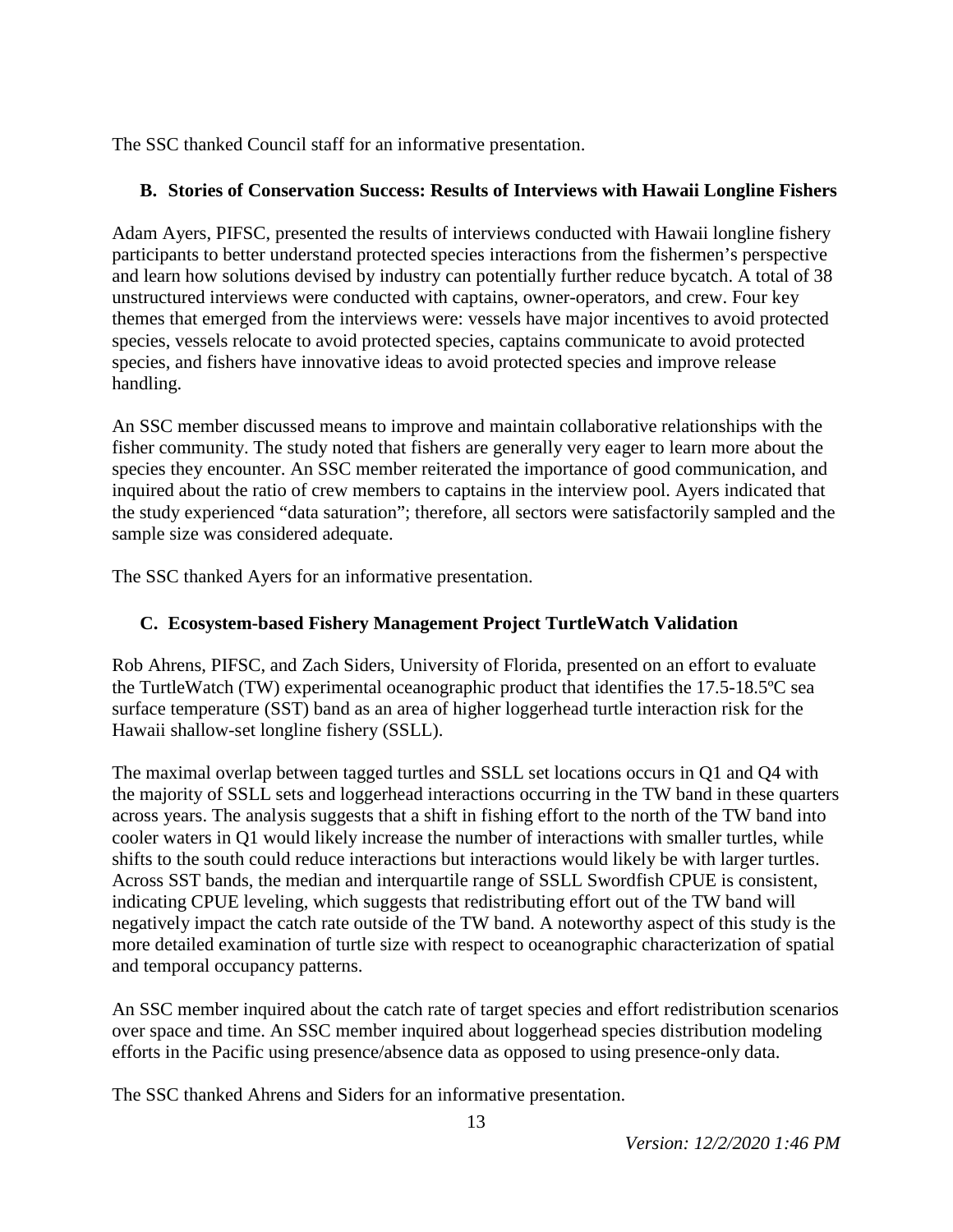## **D. Endangered Species Act (ESA) and Marine Mammal Protection Act Updates 1. Status of ESA Consultations**

Diana Kramer, PIRO Protected Resources Division (PRD), presented on the current status of ESA consultations for the pelagic longline fisheries, US purse seine and bottomfish fisheries in the MHI and territories. The purse seine, bottomfish and American Samoa longline fishery consultations are expected to be completed by late December 2020, and the Hawaii deep-set longline fishery consultation by February 2021.

Council Executive Director inquired about the availability of the draft consultations for review, and was advised that they should be available by late December 2020.

# **2. Coral Critical Habitat**

Kramer reported that NMFS published a proposed rule on November 27, 2020, for designating critical habitat for ESA-listed coral species. The proposed critical habitat areas include hard substrate in shallow areas surrounding 17 islands and atolls in American Samoa, Guam, CNMI and PRIA — no critical habitat proposed for Hawaii. The public comment period is open until January 26, 2021.

An SSC member inquired about the distinction between coral habitat and the term "hard substrates" in the critical habitat designation, which is clarified in the proposed rule. An SSC member inquired about next steps after the recently received critical habitat designation maps in American Samoa. This will require a substantive examination of proposed activities with respect to maps of coral critical habitat, which appears to encompass all coral reefs in American Samoa. Numerous consultations are likely given the broad spatial coverage in the maps.

# **3. Insular FKW Draft Recovery Plan**

Kramer provided an overview of the Draft Recovery Plan for the main Hawaiian Islands (MHI) insular false killer whale distinct population segment (DPS), listed as endangered under the ESA. The recovery plan provides a high-level recovery roadmap and identifies the recovery goal, objectives, criteria, and high-level recovery actions. The estimated time to recovery is at least 50 years, with a target of 2% annual population increase and delisting target population of 406 individuals. NMFS is proposing to address the fishery-related threats through recovery actions to analyze and manage non-longline commercial and recreational fishery interactions. A range of threat-based population recovery objectives were outlined. The public comment period is open until December 15, 2020.

An SSC member inquired about similarity/difference of this recovery plan to other NMFS recovery plans with respect to structure, timeline, costs, etc.. An SSC member inquired about the public availability of photo-ID data. An SSC member inquired about the challenges of obtaining interaction information from the varied, particularly non-longline, fishery sectors. An SSC member noted that there is an existing qualitative study by Leila Madge that addressed some of